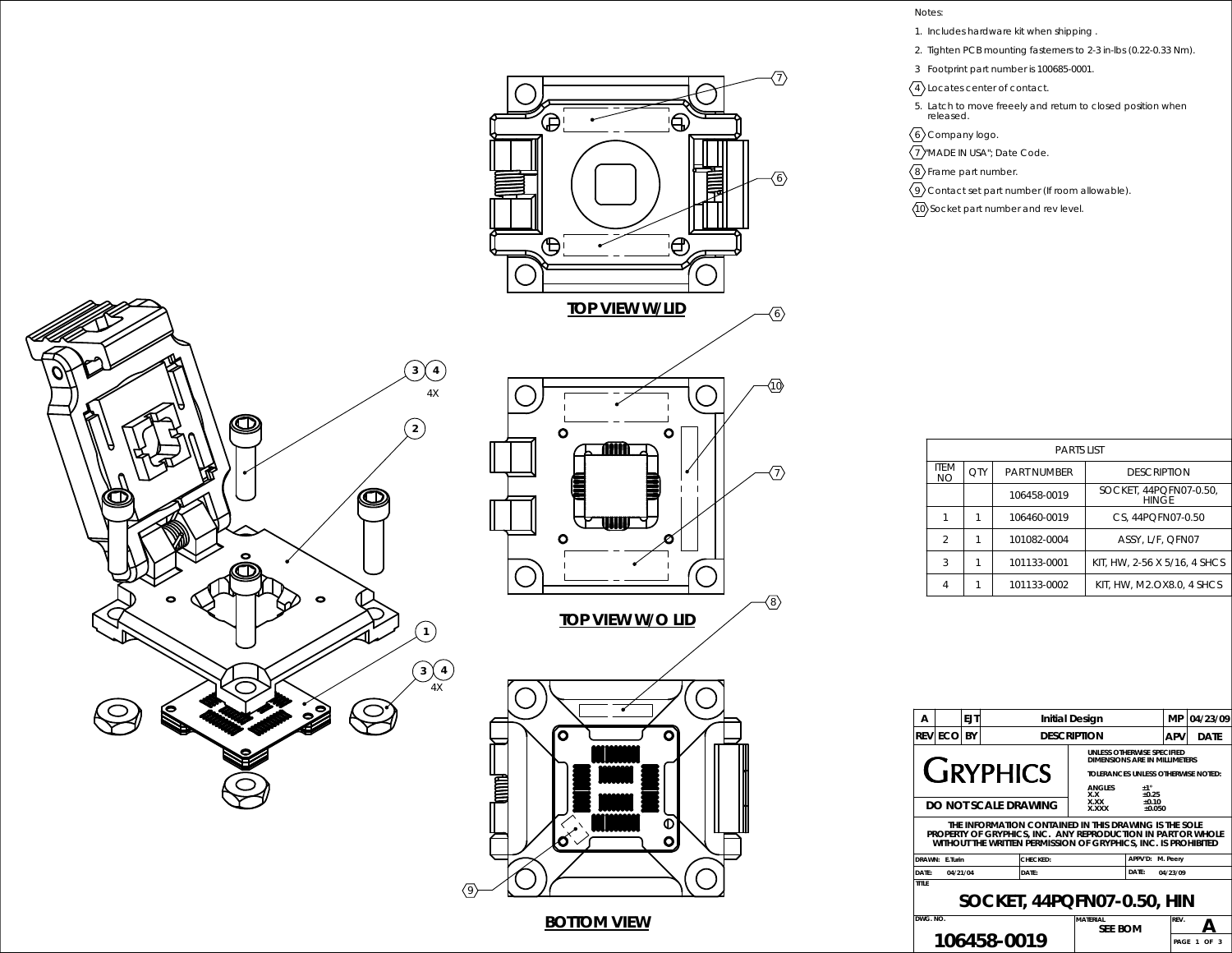

|                                                                                                                                                                                         | DIMENSIONS ARE IN MILLIMETERS             |                     |      |  |  |
|-----------------------------------------------------------------------------------------------------------------------------------------------------------------------------------------|-------------------------------------------|---------------------|------|--|--|
| <b>GRYPHICS</b>                                                                                                                                                                         | <b>TOLERANCES UNLESS OTHERWISE NOTED:</b> |                     |      |  |  |
|                                                                                                                                                                                         | <b>ANGLES</b><br>X.X                      | $+1$ °<br>±0.25     |      |  |  |
| DO NOT SCALE DRAWING                                                                                                                                                                    | <b>XXX</b><br><b>XXXX</b>                 | $+0.10$<br>$+0.050$ |      |  |  |
| THE INFORMATION CONTAINED IN THIS DRAWING IS THE SOLE<br>property of gryphics. Inc. Any reproduction in part or whole<br>WITHOUT THE WRITTEN PERMISSION OF GRYPHICS. INC. IS PROHIBITED |                                           |                     |      |  |  |
| SOCKET, 44PQFN07-0.50, HIN                                                                                                                                                              |                                           |                     |      |  |  |
| 3. NO.                                                                                                                                                                                  | MATERIAL                                  |                     | REV. |  |  |
| 106458-0019                                                                                                                                                                             | See Page 1                                |                     | PAGE |  |  |

**UNLESS OTHERWISE SPECIFIED**